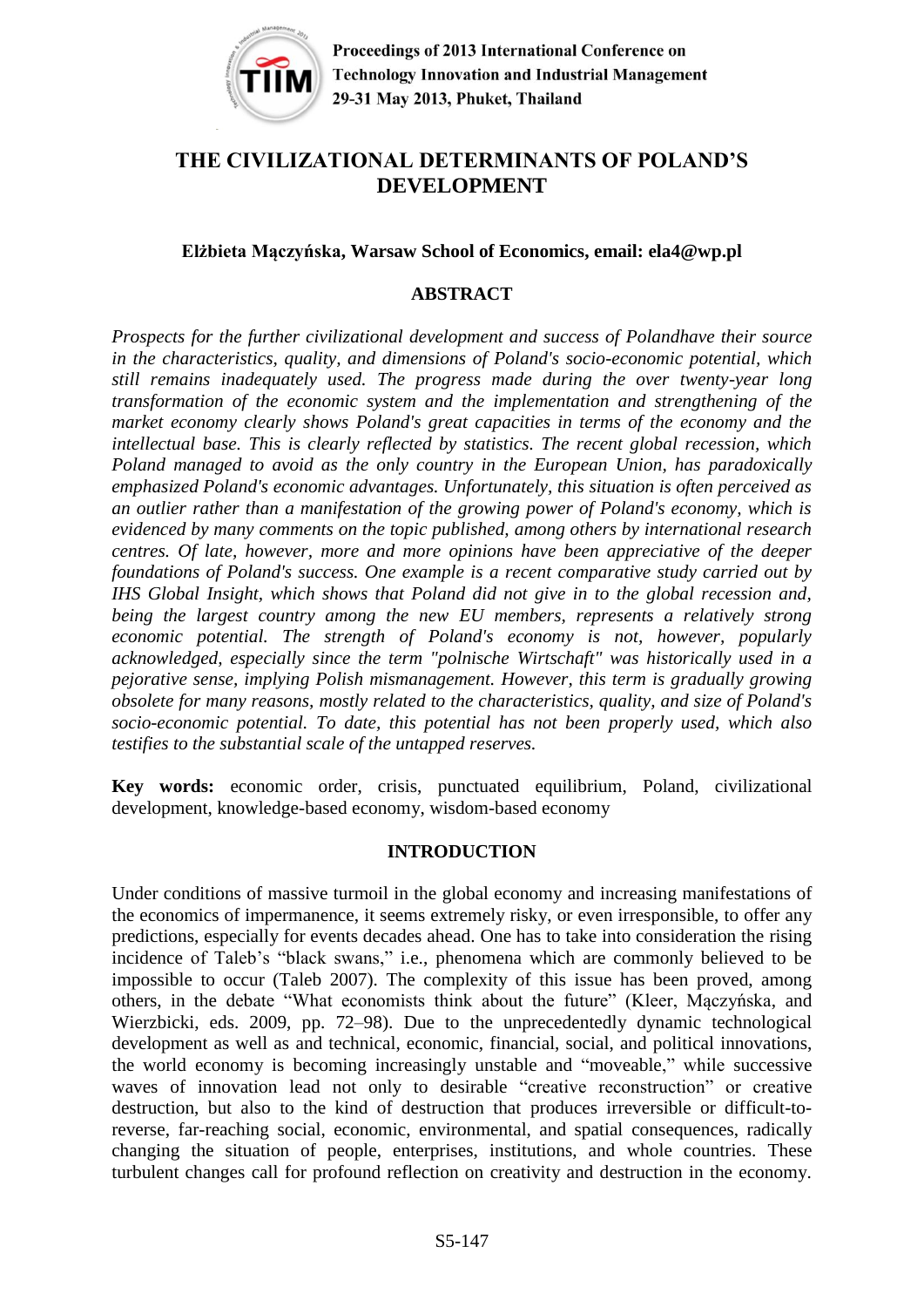

This is all the more important since, in spite of various global initiatives undertaken to mitigate the disproportions and distortions in the economy, so far no country can boast a fully satisfactory and lasting solution to these problems.

The first decade of the  $21<sup>st</sup>$  century will go down in economic history as a period of unusually sharp disagreements as to the role of economic theory and socio-economic policy in the face of the mounting, hardly solvable problems of global proportions—the Gordian knots of the contemporary world. A particularly serious issue is the state of punctuated equilibrium in various fields of life and the resulting dangers for the sustainable, harmonious development of the world. While economists do not fully agree as to the hierarchization of particular threats in terms of their gravity and as to their exact nature, they tend to concur that the most dangerous are the demographic ones, resulting from the extremely rapid growth of the world's general population coupled with the failing birth rates and the dynamically accelerating process of population aging in the developed countries. This, in turn, has an adverse effect on civilizational progress. Hence, the decisive importance of socio-economic policy, which is a derivative of the adopted framework of the socio-economic system. Systemic issues continue to give rise to disputes, primarily pertaining to the role of the state in the economy, but also to the role of particular economic theories or schools in shaping it. Admittedly, controversies and discussions on this subject have been going on since time immemorial, but recently they have become spectacularly heated ("What Went Wrong …" 2009). The titles of publications devoted to this subject speak for themselves, proving the dysfunctionality of economics in solving major social and economic problems (Krugman 2008, 2009a; Lucas, 2009; Cochrane 2009; Leith 2009; Gomulka, 2009; Skidelsky 2009). Currently, we are witnessing a difficult and very controversial debate about the necessary changes in the role of  $21<sup>st</sup>$ -century science, business, and politics in solving the major problems of the contemporary world.

It is assumed in this paper that attempts to deal with these issues face barriers arising from the fact that the socio-economic policy has not been well adjusted to the challenges resulting from the ongoing global civilization breakthrough, which is reflected in the industrial civilization being superseded by a new economy and its new, still undefined model. Thus, as the underlying causes of the difficulties in satisfactorily resolving socio-economic problems are unconventional, they also require unconventional strategies. However, the undertaken actions are predominantly typical of the passing industrial model (Toffler and Toffler 1996; Beck 2002; Toffler 2003; Rifkin 2003). "Marx would have a good laugh"—thus Italian philosopher Antonio Negri comments on these phenomena, adding that "The funny thing is that when the world is changing, we stick to models from 100 years ago. Financial capital leads to a new accumulation, and so to new social differences and the new poor, while joint stock companies embody the communism of capital" (interview with A. Negri 2010). But the politicians and managers who are trying to find a remedy pay insufficient attention (whether consciously or not) to contemporary trends in the global economy resulting from the civilization breakthrough. The effectiveness of undertaken actions is determined by their adaptation to the conditions of the breakthrough, the civilization of knowledge, and the related new requirements. This also applies to the model of the economic system. These issues are not adequately reflected or appreciated in the global or local socio-economic policies. This has been confirmed both by research and by expert debates, which have shown that meeting the most pressing challenges of the  $21<sup>st</sup>$  century will require close cooperation between scientific communities, politicians, businesses, and governments. A leading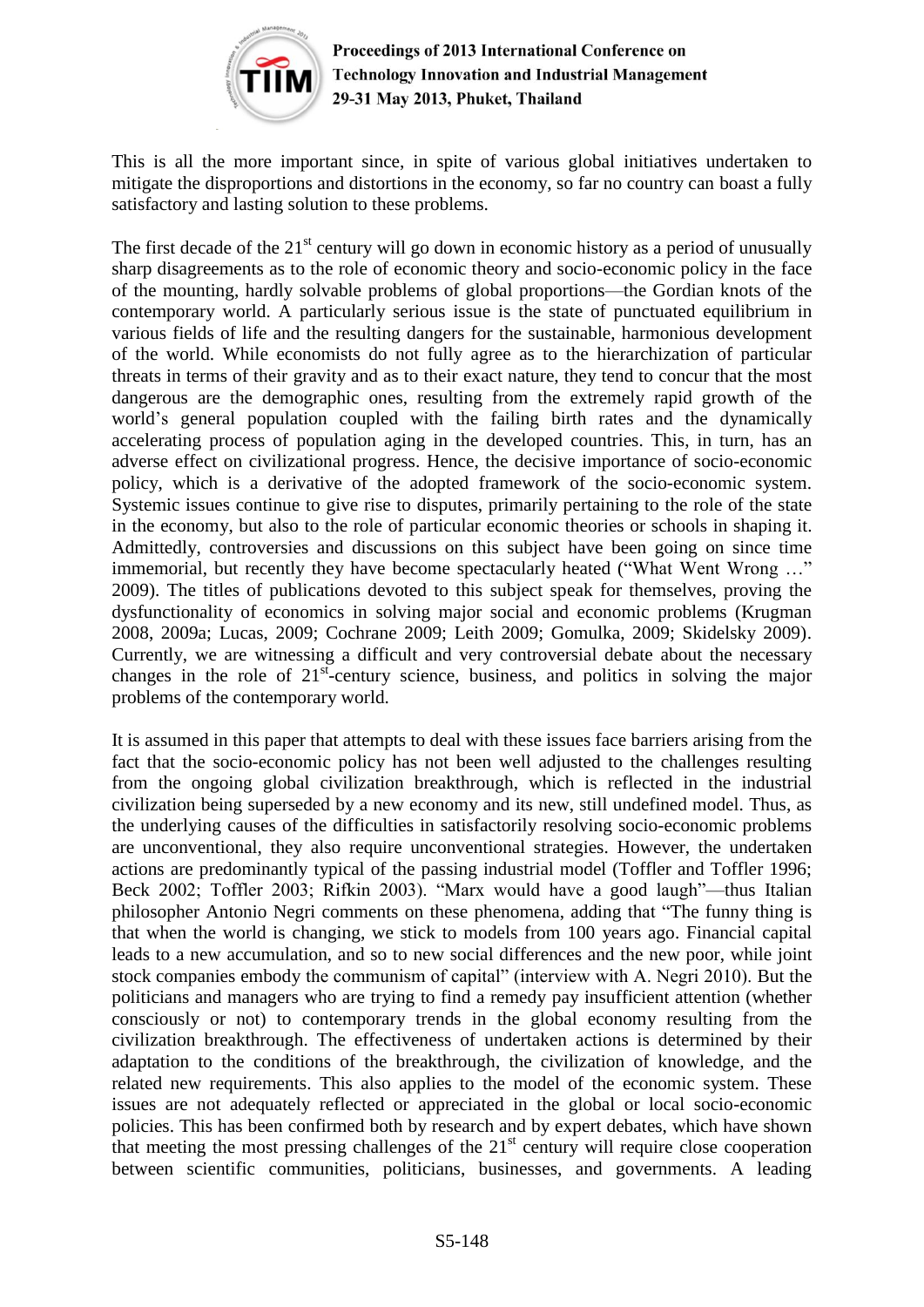

participant in this debate, Dennis L. Meadows, who co-authored *The Limits to Growth*, argues that "we could discuss solutions to problems of the future at will, but if we do not act differently than in the past, nothing is going to change." (Science...2009).

Under such conditions, a civilization of knowledge does not become synonymous with a civilization of reason and wisdom. The past experiences of the global economy show a significant dichotomy between knowledge and wisdom. The main challenge is thus to counteract this dichotomy. In the case of Poland, this challenge is twofold. First, it is necessary to catch up with more developed countries in terms of R&D investment and, second, to intensify the rational implementation of the globally available knowledge resources with a focus on socio-economic welfare. To meet this challenge, Poland's unused development potential must be activated, which is also a prerequisite for the elimination of barriers to development. But knowledge alone is not enough; the other key element is strategic wisdom. What is also needed is some futurological reflection free of the ubiquitous short-termism, or the prioritization of short-sighted objectives.

# **POLAND'S UNUSED POTENTIAL**

Prospects for the further civilizational development and success of Poland have their source in the characteristics, quality, and dimensions of Poland's socio-economic potential, which still remains inadequately used. The progress made during the over twenty-year long transformation of the economic system and the implementation and strengthening of the market economy clearly shows Poland's great capacities in terms of the economy and the intellectual base. This is clearly reflected by statistics. The recent global recession, which Poland managed to avoid as the only country in the European Union, has paradoxically emphasized Poland's economic advantages. Unfortunately, this situation is often perceived as an outlier rather than a manifestation of the growing power of Poland's economy, which is evidenced by many comments on the topic published, among others by international research centres. Of late, however, more and more opinions have been appreciative of the deeper foundations of Poland's success. One example is a recent comparative study carried out by IHS Global Insight, which shows that Poland did not give in to the global recession and, being the largest country among the new EU members, represents a relatively strong economic potential. "Poland's economy grew even amid the global recession. The largest economy from the new European Union (EU) members played a key stabilizing role during the global recession and avoided falling into recession itself. The modest increase of unemployment during 2009—while nominal wages were still rising—goes a long way toward explaining the relative strength of Poland's economy. Nonetheless, what pulled the trick was the combination of robust internal demand and the zloty's depreciation between July 2008 and January 2009, which improved Poland's trade balance a great deal" (*PlanEcon Monthly Report* 2010, p. 38).

The strength of Poland's economy is not, however, popularly acknowledged, especially since the term "polnische Wirtschaft" was historically used in a pejorative sense, implying Polish mismanagement. However, this term is gradually growing obsolete for many reasons, mostly related to the characteristics, quality, and size of Poland's socio-economic potential. To date, this potential has not been properly used, which also testifies to the substantial scale of the untapped reserves.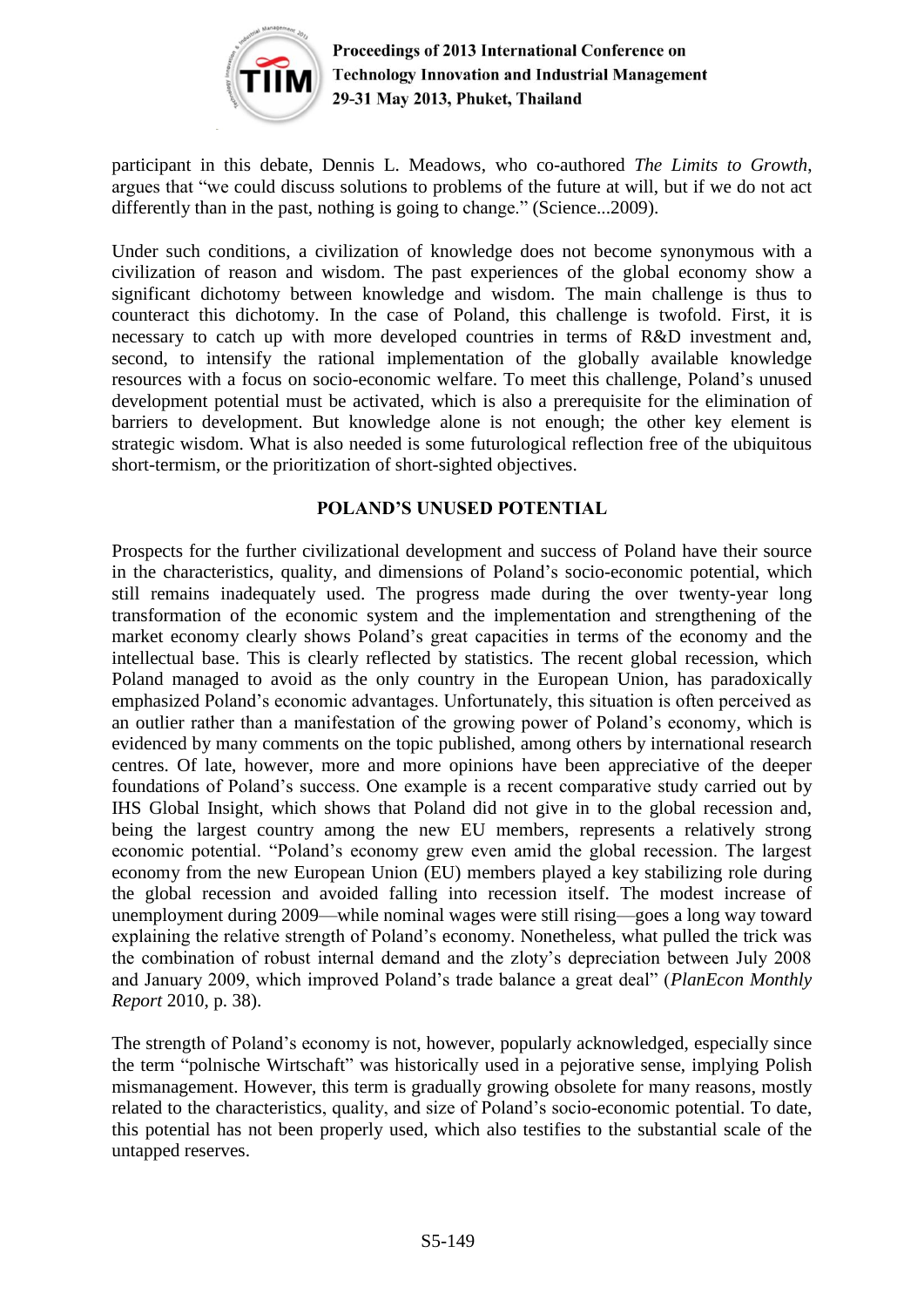

The socio-economic sources of Poland's comparative advantage include:

- a) A large market potential and growing domestic demand generated by a population of over 38 million.
- b) An increasing gross enrolment ratio (GER), and thus a greater percentage of population with higher education, which encourages productivity and social mobility. (GER for higher education has increased from 12.9% in the academic year 1990-1991 to 52.7% in academic year 2008-2009).
- c) A historically conditioned ability to respond flexibly to threats and to changing circumstances (Polish people are famous for their ability to improvise), and thus openness to new trends, which increases the possibility of taking advantage of the opportunities offered by the civilization breakthrough and the emerging new economic model, including virtualized economy (Wikinomics).
- d) Intensification of infrastructural investments (e.g., using EU subsidies), which generates investment multipliers and translates into additional growth impetus for gross domestic product—a measure of national wealth.
- e) Multiplier effects that may be brought about by the development of the housing sector (this is inevitable due to the underdevelopment of the sector and the concurrent rising housing aspirations of Poles, which implies a potentially large housing demand). In the future, this may constitute an additional strong driving force behind the economy.
- f) Poland's economically advantageous central geographical location, which aids the intensified development of various forms of foreign investment, international consortia, IT centres, etc.
- g) The climate and natural resources, with the increasingly likely prospects of finding new natural resources and energy.
- h) Cultural factors, founded on Poland's historically high cultural position in Europe and in the world, marked by openness to new trends and tendencies in various areas of life, which is always conducive to economic development.
- i) The still underused but rising potential of Poland's tourism (not only due to the economic development, but also to climate change) and the untapped growth potential of the tourism industry as an important sector of the economy.
- j) The potential of "backwardness rent" and the possibility of "leapfrogging" in various fields, i.e., moving immediately to a higher stage of development passing over the intermediate stages which the developed countries had to go through in the past. This is possible by using other countries' experience to shorten the time of achieving a higher level and by learning from the mistakes of others to reduce the risk of error.

At the same time, unfortunately, Poland is not free from serious threats to harmonious, sustainable socio-economic development, the principal ones being:

- a) Demographic threats: population aging and the processes of depopulation (forecasts indicate that by 2050 Poland's population may decline from over 38 million today to 31 million, a drop of 7 million).
- b) Rising public debt and difficulties in achieving sustainable public finances (this is closely associated with demographic threats and increased spending on pensions and health care).
- c) Dysfunctions in the development and implementation of the research potential, resulting in many valuable discoveries "leaking" from Poland (e.g., the invention of the blue laser, etc.).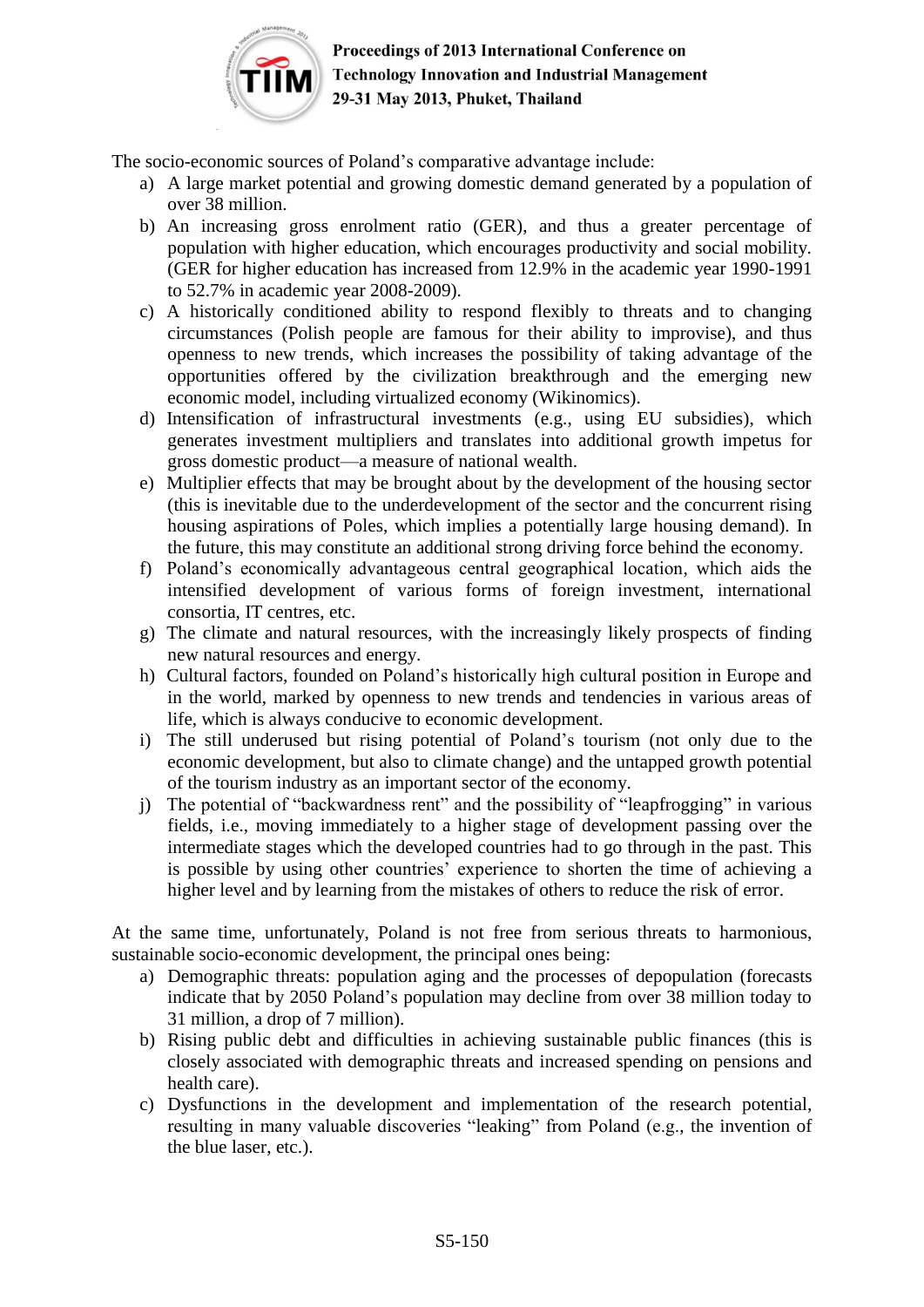

- d) Inefficiency of legislation and law enforcement, including an inefficient judiciary system and excessively long judicial proceedings.
- e) A dysfunctional political system with the electoral cycle syndrome, which is harmful to the economy due to the priority of election objectives over macroeconomic and socioeconomic efficiency. This reinforces the widespread phenomenon in democratic systems that can be aptly summarized with the phrase "efficiency has no electorate." The syndrome of a short electoral cycle and the resulting predominance of a shortterm perspective is coupled with neglecting the strategic thinking culture, and is not conducive to investing in the economy, which in turn would require a long-term perspective.

Of course, there are other positive and negative factors affecting Poland's socio-economic condition and its prospects. Given Poland's current situation, the most important thing would be to draw proper conclusions from the historical lessons and also from errors committed in other countries (following the principle: "learn from the mistakes of others, and you won't have time to make our own"). It is also important not to waste Poland's potential, and especially human and intellectual resources, which are the most valuable. Two centuries ago, during the period when Poland was under foreign rule, Polish poet and geographer Wincenty Pol said: "You praise the foreign and ignore your own, you do not know what you own," and unfortunately this reflection still seems to be valid. At about the same time, Juliusz Słowacki, another great Polish national poet Wincenty Pol (1807-1872), wrote of his country: "You were the nations' peacock and parrot / Now you are a handmaid of other peoples." [Pol. W, "*Kra*j..]. Currently, Poland stands a great chance of making these bitter, historical reflections obsolete. However, this largely depends on the effectiveness of long-term socio-economic policy, which is far from being right. Hence the importance of actions aimed at rationalizing the political and governance systems. While transnational regulations (including those adopted in the EU) seem favourable, of decisive importance is the model of socio-economic system existing in a particular country. Despite the provisions of the Polish Constitution (Article 20) and of the Treaty (Constitution) of the European Union stating that the model to be pursued is the social market economy aimed at balancing economic and social progress, the adopted objectives have not been achieved in this matter, which is a barrier to the development of a civilization of knowledge and making wise use of it.

# **A CIVILIZATION OF KNOWLEDGE VERSUS A CIVILIZATION OF WISDOM**

The notion of a civilization of knowledge, just as that of a knowledge-based economy, is controversial and treated by many scholars as not very precise. Man's actions (not only economic ones) have always been guided by some knowledge. But over the past few decades, the above notions have come to be regarded as the central concepts used to describe the modern world. A civilization of knowledge and a knowledge-based economy are such categories in which knowledge becomes a "universal substitute" shifting other elements of the productive potential into the background. Today, knowledge has become a kind of universal "machine tool" whose immense potential has been spectacularly proved by the genesis and development of such businesses as the Google search engine and the Facebook social networking service.

At the same time, one of the most embarrassing faults of the civilization of knowledge seems to be, paradoxically, a growing dichotomy between knowledge and wisdom, as it was already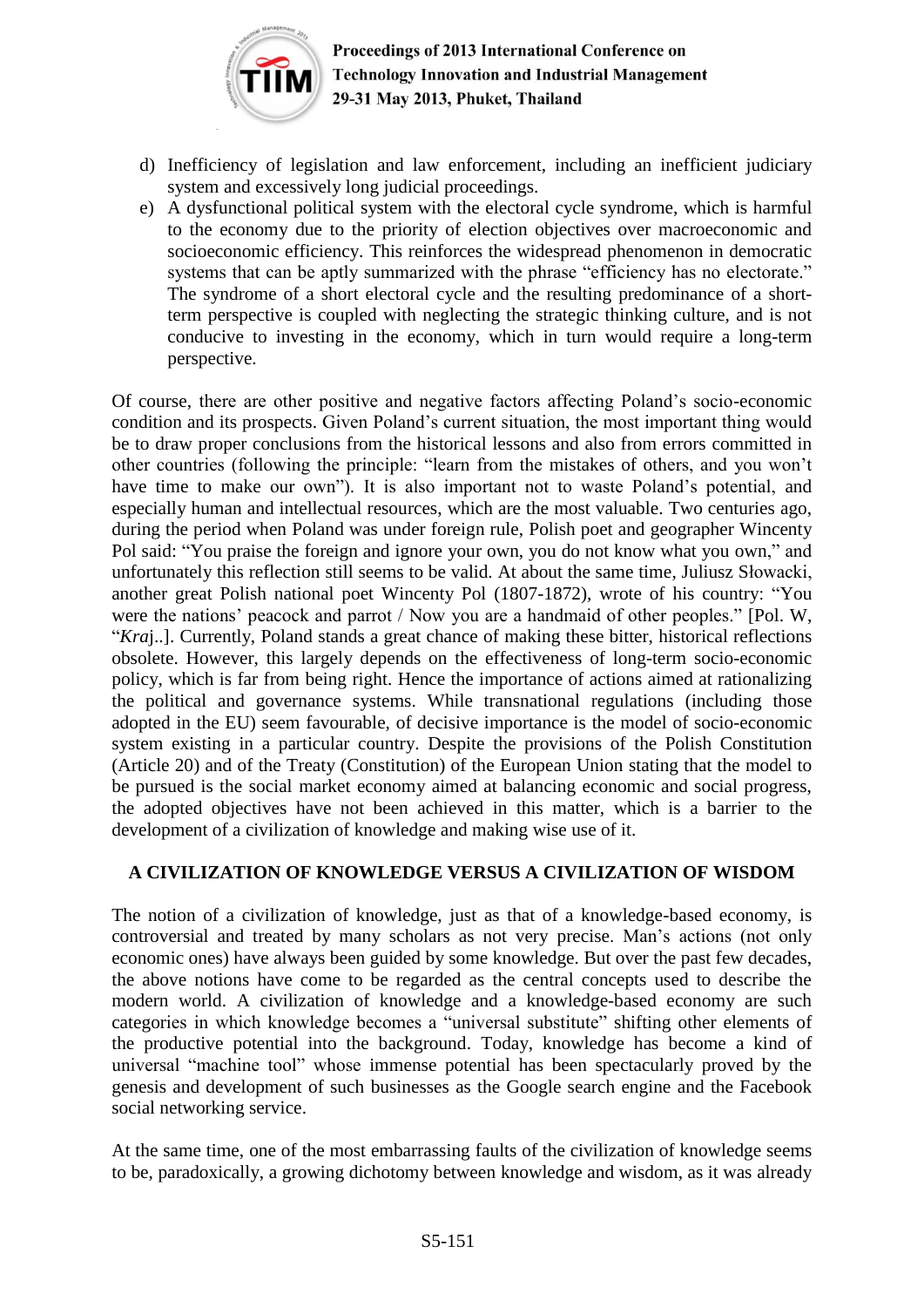

mentioned. This dichotomy was quite bluntly exposed by José Ortega y Gasset in his timeless 1929 book entitled *La rebelión de las masas* (*The Revolt of the Masses*): "The characteristic of the hour is that the commonplace mind, knowing itself to be commonplace, has the assurance to proclaim the rights of the commonplace and to impose them wherever it will" (Ortega y Gasset, 2002, p. 15). Indeed, there are signs that the said "hour" is still going on. Despite the unprecedented and unquestionable progress in knowledge, science, and technology, knowledge has not been satisfactorily translated into social welfare. One of the manifestations of the substitutional potential of knowledge is, unfortunately, also the substitution of knowledge for reason. This process is taking place despite the fact that knowledge is rapidly aging given the ongoing, increasingly dynamic changes and that badly used and badly managed knowledge can lead to disaster. The consequences of the absence of wisdom in the use of knowledge may be indeed disastrous. This has been proved by numerous highly undesirable processes and actions that can spread in an amazingly easy manner, demonstrating the absence of reflection, wisdom, responsibility, or long-term prudence in low and high ranking decision-makers, including those on the top.

A globally punctuated ecological, economic, demographic, and political equilibrium is both a symptom and a result of the deficit of wisdom (Thurow 1999, p. 17).

Today's dysfunctions in the use of knowledge are the subject of many analyses, the number of which has surged in the aftermath of the global crisis that began in the US in 2007–8. One of them is the latest book by John C. Bogle, *Enough*. *True measures of money, business and life*, and another Joseph Stiglitz's *Freefall: America, Free Markets, and the Sinking of the World Economy* (these books have been translated into Polish and published by the Polish Economic Society). These publications highlight the existence of areas of menacing disequilibrium in the modern world generated under the paradigm of the knowledge-based economy and the neoliberal doctrine with its inherent short-termism, or "the terror of shortterm earnings" (Stiglitz 2010, p. 320 et seq.).

This is further aggravated by dysfunctions in the measurement of knowledge and the economic results and standing of companies. Paradoxically, although this is a fundamental issue both in economic theory and practice, there are many contentious issues, irregularities, and even distortions leading to the misrepresentation of economic performance. These weaknesses are manifest at all levels of economic activity, including the measurement of gross domestic product—the most synthetic metric of economic output. By the nature of things, all problems connected to the measurement of business results add up in GDP. The global crisis is a spectacular manifestation of the irregularities in the measurement of business performance partially caused by a distorted image of the business standing and results of companies, especially those in the financial sector. This found dramatic expression in a report by the US Senate Commission investigating "the anatomy of a financial collapse," prepared and published in April 2011 under the direction of Carl Levin and Tom Coburn (*Wall Street and the Financial Crisis* 2011). The report states that a key role in the outbreak of the financial crisis was played by the investment bank Goldman Sachs. Its actions call into question the entire system underpinning the functioning of Wall Street. The bank has been criticized in very harsh terms and its products have been compared to "chips in a giant casino." Many well-known economists, including member of the British House of Lords Robert Skidelsky (2009), explicitly say that the global crisis was the result of large-scale irregularities and erroneous appraisal of assets by private banks and rating agencies.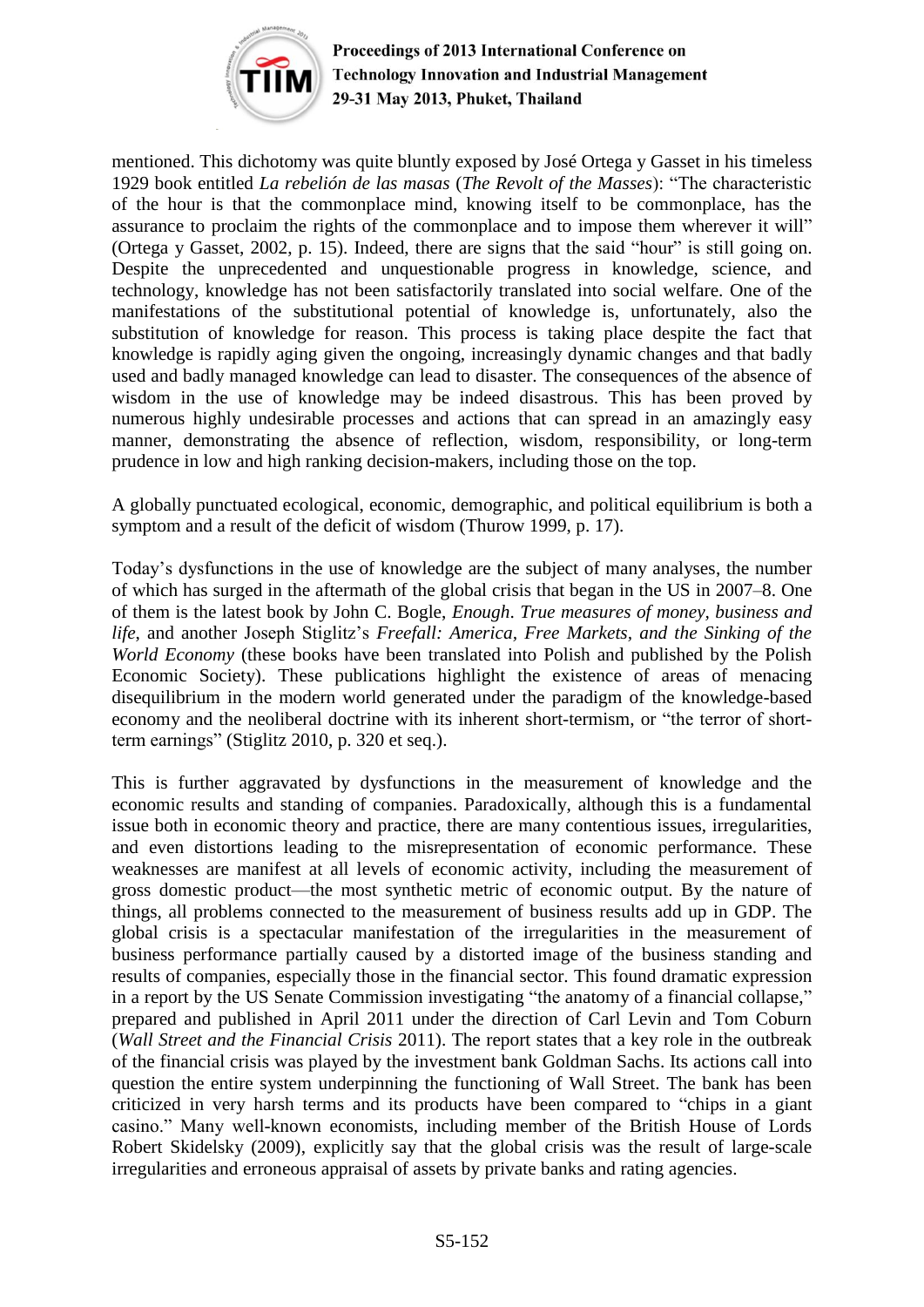

The dominance of "externality" in the measurement of value, the dominance of herd behaviour, actions guided by imitation, and the marginalization of the "internal" foundations of value are becoming a characteristic trait of our times, where glitz and superficiality prevail over deeper reflection, insight, or even responsibility. This also applies to the valuation of businesses, as evidenced by the well-known principle that "a company is worth as much as a potential buyer is willing to pay for it." In his 2009 book published under the provocative title *Why Not Socialism?* Professor of Political Philosophy Gerald Allan Cohen finds the fact that valuation of labour and products is exclusively conditional on the subjective assessment of the interested parties to be a major affliction of capitalism hindering the proper use of the potential of knowledge, and especially of intellectuals' creative capabilities and reflection (Cohen 2010, p. 93).This was also stressed by Rainer Hank in his somewhat ironic commentary to this book: "That is why in capitalism the highest salaries are not paid to even the wisest philosophers (and perhaps that's why so many of them have become socialists), but to people like Mark Zuckerberg, who dropped out of college to establish his 'social networking site'" (Cohen, 2010, Sozialismus,... p. 93)

German philosopher Peter Sloterdijk, referring to the dilemmas of understanding value, comes to the surprising conclusion that the real hero of our times is Harry Potter. "Well, the Harry Potter novels present a world without reality frontiers. This kind of primer has convinced a whole generation of readers to discover the wizard in themselves. Interestingly, the English word *potter* denotes *a pot-maker*, and that is a craftsman who produces hollow containers. Only losers today still believe in work, while the others try to do magical potter things and let their structure financial products fly" (interview with P. Sloterdijk 2009). This assertion, full of bitter irony, points out the risks arising from violations of proportion and an imbalance between profit and the amount of work put in. "It is this disparity that has left a stamp on the way people thought in the past decades. They wanted to escape the real world where most people got mediocre salaries working 40 hours a week while you could join the ranks of the super-rich by doing some magic for a couple of hours. Thus, we have invented a dangerous mode of computing. Commonplace equations have been replaced by extravagant arithmetic. This ruins the sense of adequacy. Our understanding of cause and effect relationships and a sense of proportion have been destroyed" (ibid.).

Economists are also accused of misinterpreting the works and ideas of Adam Smith to the effect that the market actors are exempt from the requirement of moral reflection. If pursuit of one's own selfish interests—led by the invisible hand—ultimately results in social welfare and the "wealth of nations," then all that we must care for and all that we should do is to make sure that we are pursuing our own interests. This approach results in the marginalization of the moral and ethical aspects of economic life, which in turn is a source of various forms of destruction and disequilibrium. Entities with excessively confrontational attitudes may precipitate undesirable phenomena and threats, especially that competition often stops short of destruction. Unfortunately there is ample evidence that the same can be said of knowledge and destruction. If knowledge is not to be used destructively, it must be accompanied by wisdom.

The above seems to fully corroborate the postulate made long time ago by Antoni Kukliński at the Forum of Strategic Thought held by the Polish Economic Society (Kukliński 2011, pp. 65–68) to shift from a paradigm of knowledge-based economy to a paradigm of wisdom-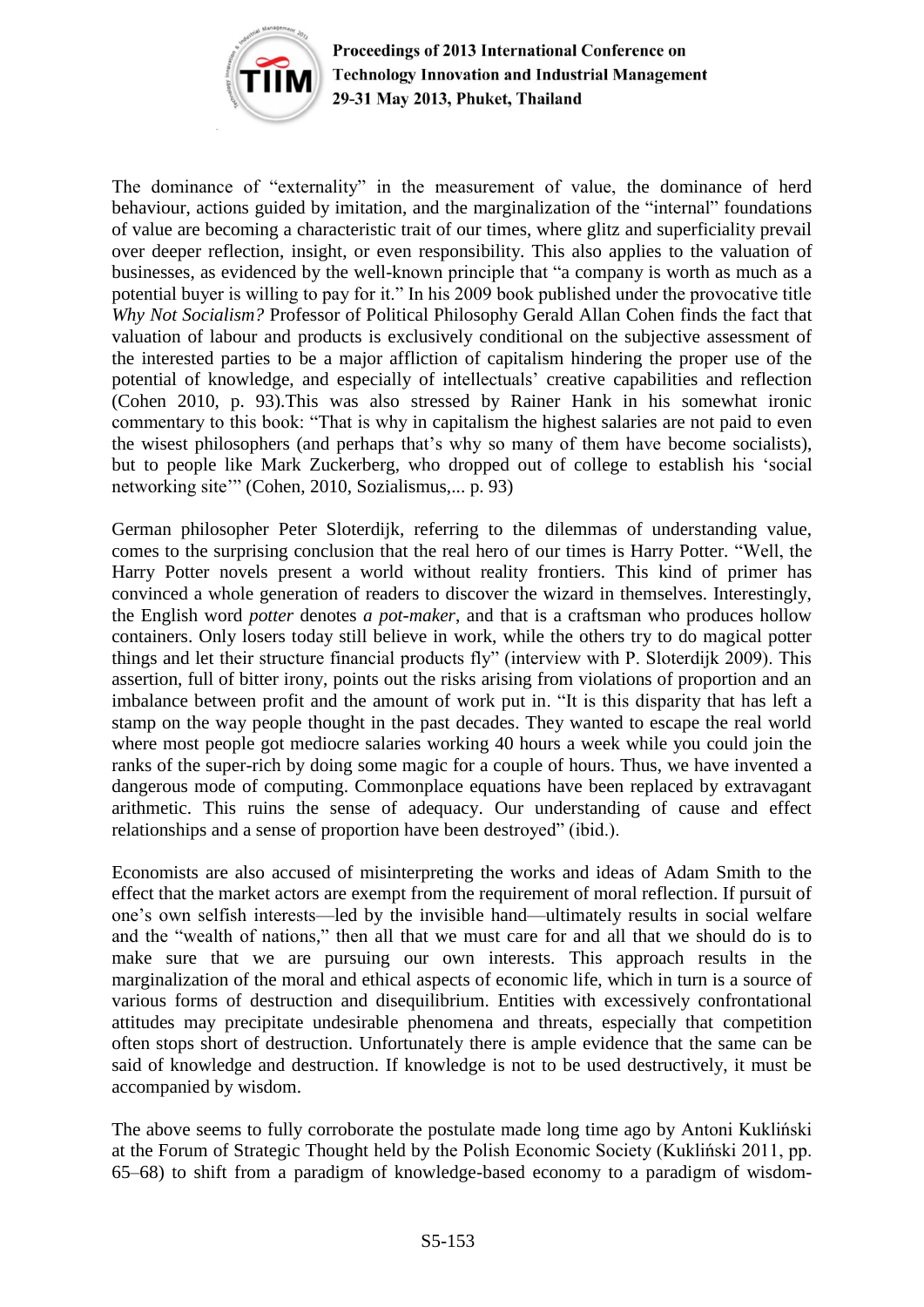

based economy. Kukliński wrote: "I would like to formulate a controversial postulate that the old paradigm of knowledge-based economy be creatively destroyed and replaced with a new paradigm of an economy based on wisdom. . . . In formulating the postulate to creatively destroy the old paradigm, we do not seek to denounce the great achievements of the knowledge-based economy between 1990 and 2010. Indeed, these achievements have provided the foundation for creating a new incarnation of the knowledge-based economy of the  $21<sup>st</sup>$  century. However, these achievements are not a sufficient condition for us to successfully encounter the  $21<sup>st</sup>$  century enigma. . . The epitaph of the old paradigm of knowledge-based economy should be the subject of fascinating and controversial academic reflection, which carries a great potential of innovative solutions in the process of encountering the 21<sup>st</sup>-century enigma. Albert Einstein's observation that 'imagination is more important than knowledge' should be interpreted anew" (ibid.). It cannot be excluded that the postulate to shift to a new paradigm may be regarded as purely verbal effort because it does not indicate tools for operationalization. However, even a verbal approach to this problem is important as words have strength in their own right and can become deeply ingrained in the mind. This is an appeal to dare to be wise. The validity of such an appeal cannot be questioned. Even if it is regarded as a utopia, it is certainly a highly useful one. Therefore, it will not remain without an impact on reality. The postulate to replace the paradigm may constitute an important beginning of a debate on the rationalization of the model of social development" (Kukliński 2011; Mączyńska 2011).

In the face of global dysfunctions in the civilization of knowledge, Poland, thanks to its "backwardness rent," has a chance to "leapfrog" this model of civilization and arrive at the stage of the civilization of wisdom. This would allow Poland to use its potential in an optimum way, without the dysfunctions and abuse characteristic of the more developed economies in this respect.

Antoni Kukliński's postulate to replace the paradigm of knowledge-based economy with wisdom-based economy corresponds to the "Wise Poland" decalogue for knowledge-, skill-, and entrepreneurship-driven society announced by Michal Kleiber in February 2011. The decalogue comprises of 10 postulates, the implementation of which should form the foundations for a strategy of the country's innovative development (interview with M. Kleiber 2011).

### **PARADIGM OF WISDOM-BASED ECONOMY AND ECONOMIC ORDER**

The global economic collapse triggered by the financial crisis has not only stimulated discussion about the legitimacy of the financial system in its present form, but also intensified the ongoing debate on the future of capitalism, the role of the state, and the best socioeconomic system to promote social and economic welfare. Therefore, an open question remains as to what kind of strategy and economic system would promote social rationalization. Despite theoretical disputes about the economic system, the principle of competitiveness remains unchallenged. However, the dogma of free market and free market competition leads to its distortion and limitation.

Due to the overwhelming scale of punctuated equilibrium and its complex global consequences, we still lack convincing concepts and strategies to solve this problem. Strategic reflection is a necessary condition for the shift from the paradigm of knowledgebased economy to the wisdom-based paradigm, which has been postulated in the face of the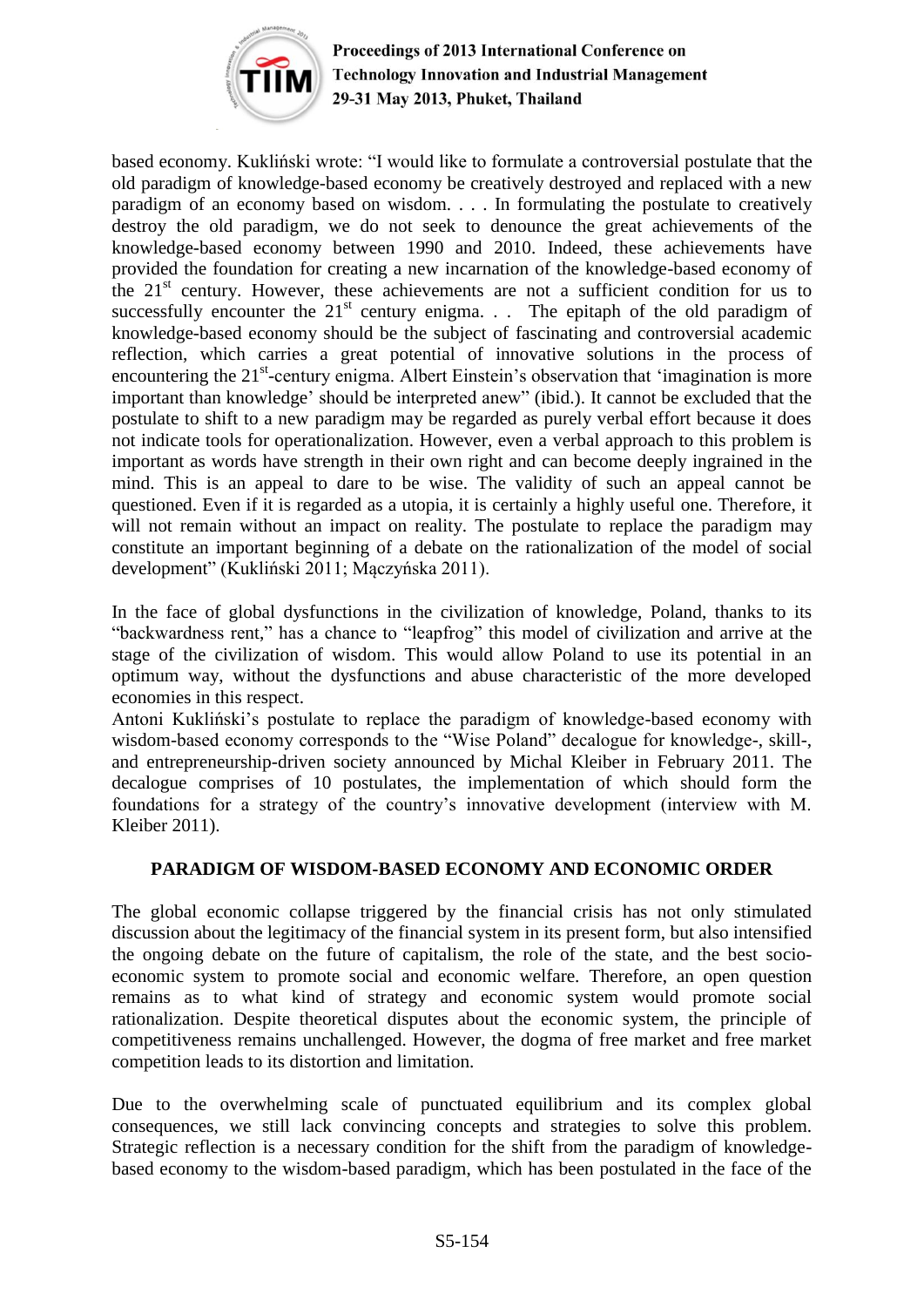

dysfunctional civilization of knowledge. In a situation of increasing global uncertainty, this reflection should be aimed at identifying the main threats to the development of civilization, such as the consequences of global disequilibria in many areas (including the demographic, environmental, and financial spheres).

When the world is unpredictable and full of "black swans," strategic reflection should primarily focus on the identification of the main development trends and, most importantly, on the least predictable areas of risk.

Analyses of the global turbulence point to errors in the economic system policy. For example, Nouriel Roubini underscores that the crisis will determine future solutions, creating a tomorrow with a specific economic system.<sup>1</sup> Hence, the still open question about the optimal shape of the economic system and the future of the Anglo-Saxon neoliberal laissez-faire model of capitalism that predominated prior to the global crisis (ibid., p. 4). The literature stresses the need for systemic changes aimed at reducing the risk of crisis-like threats. Renowned German economist Peter Bofinger wonders whether it is possible to save the free market model of economy and why it is now necessary to have a strong state (Bofinger, 2010).

Currently, increasing emphasis is given to the argument that the primary sources of dysfunction in a knowledge-based economy largely lie in systemic errors, such as the uncritical acceptance of the neoliberal doctrine in economic system policy making. Characteristically, such opinions are shared also by those who until recently advocated that doctrine. One of them is Jeffrey Sachs, who argues that: "We were trapped between two voluntaristic utopias. One of them sanctifies the market and the other—society. The majority of people were led to believe that the government could not help them, and even if it promised to do so, it would still waste everything. Now much time will pass by the time they realize anew that there can be neither good society nor an efficient economy without a strong state" (interview with J. Sachs 2009). A similar opinion is expressed by Bofinger (2010), who stresses the importance of an efficient balancing of the roles of the state and the market in the economy.

On the other hand, Maciej Bałtowski (2009, p. 7) observes how capitalism is dangerously evolving towards socialism, which brings to mind the argument of Joseph Schumpeter (1942) about the transition of capitalism into socialism. However, as opposed to Schumpeter, who said that capitalism was not going to survive and the ongoing transformation of capitalism into socialism was determined not by its failures but by its successes, Bałtowski points out to capitalism's failures. He says that "over the last several dozen years free market capitalism has been evolving towards a system incorporating certain characteristic features of the socialist economy, even though this peculiar evolution may have been hard to notice at a first glance" (Bałtowski 2009, p. 2), which is manifest in the "doctrinal foundations of the economic system." At the same time, Bałtowski warns that too much faith has been put in the dogma of global regulation of the economy. He states that certain general conclusions should be drawn from the experience of the socialist economy concerning the way the global

<sup>&</sup>lt;sup>1</sup> "In fact, we believe that understanding and managing crises requires a more holistic and eclectic approach than is perhaps customary. It's necessary to check ideology at the door and look at matters more dispassionately. Crises come in many colors, and what works in one situation may not work in another."—From the introduction to Nouriel Roubini's book (2009, p. 6).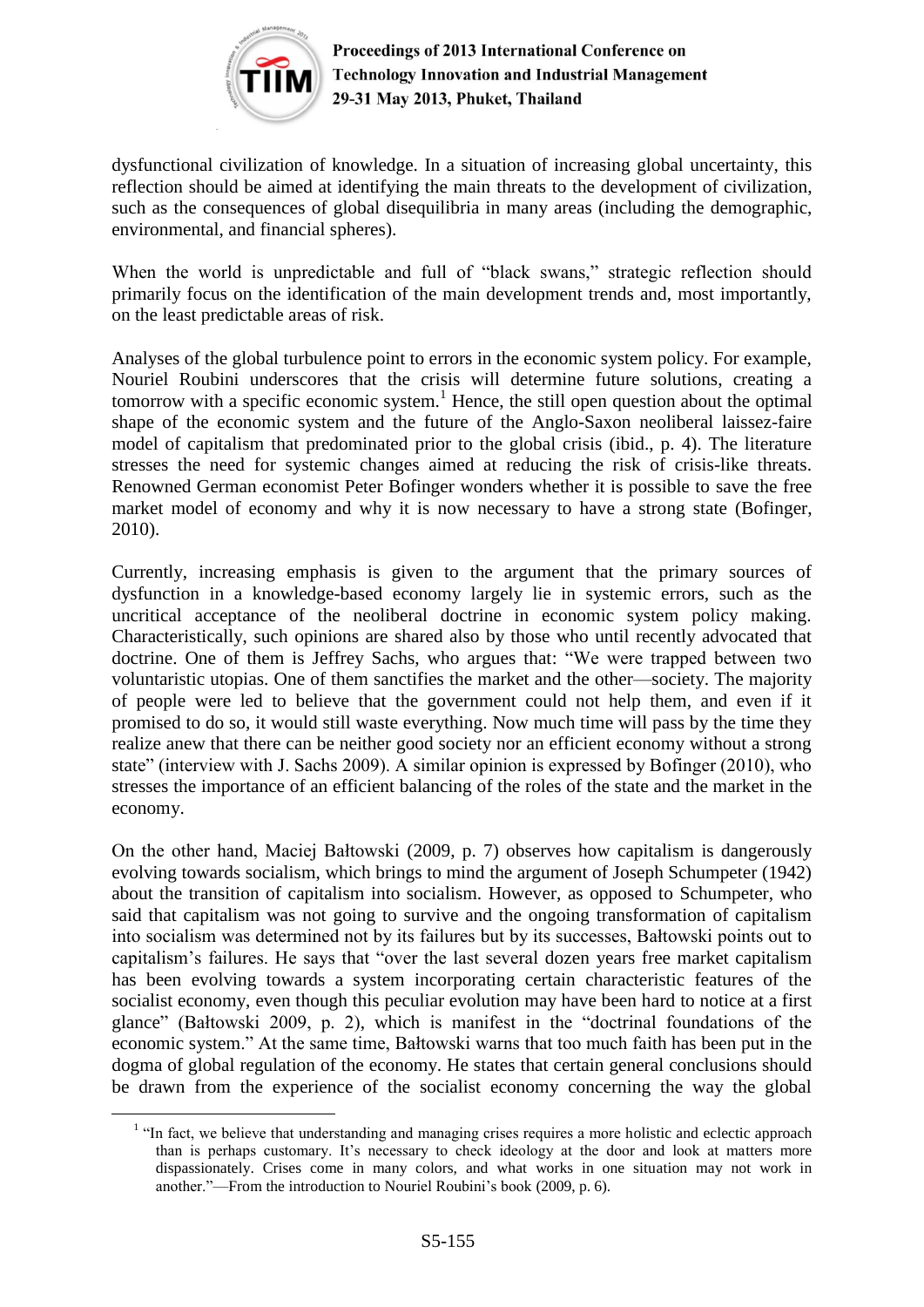

regulators function. First of all they should focus their activity not on substituting the market—which always leads to various adverse effects—but on reducing market failure. If the global regulator is convinced of its wisdom and omnipotence and does not curb its constructivist inclinations and excessive anthropological optimism, it will doubtlessly end up in a position similar to the central planner in a socialist economy. The only way out, it seems, is to let the global regulators act in accordance with the logic of the market or "marktkonform," as it is proposed by the German theory of the social market economy.

This assumption is all the more important because it refers to the constitutional model of the Polish economy, that is, the social market economy. In view of the dysfunctions of the political and economic order which have emerged in the wake of the global crisis, the idea of the social market economy becomes even more attractive. It is founded on ordoliberal theory, which in turn refers to the notion of "ordo," dating back to the ancient *Imperium Romanum.* The essence of the notion lies in designing an order which would suit the human nature and ensure economic sustainability. The current financial crisis has to some extent proven the relevance of the social market economy. Characteristically, the crisis has hit the mightiest markets of the capitalist world, and primarily the USA and Great Britain, while countries with the so-called Nordic economic system, using the social market economy in practice, have been less affected and "politicians from both right and left could learn from the Nordic countries" [*The Nordic countries.The next supermodel*, 2013, p. 11]

Although opinions on the social market model of economy are quite controversial, analysis of its features indicates that it offers a chance to lay solid foundations for the coherence and sustainability of social and economic development. The social market economy is characterized by holism, or comprehensive consideration of the individual components making up the extremely complex structure of the political and economic order. However, a prerequisite for the effective implementation of the ordoliberal concept of the social market economy is its adjustment to the ongoing unprecedentedly dynamic technological, social, and economic changes, including globalization.

# **CONCLUSIONS**

The "punctuated equilibrium" and volatility, so characteristic of the modern-day world, force us to seek new theoretical concepts and solutions focused on accessing the civilization of knowledge. Priorities include reduction of the dichotomy between knowledge and wisdom and a symbiosis of economic, social, and ecological development. A model for such a symbiotic approach is provided by the principles of the social market economy. They are not new, but their relevance seems to be more and more apparent in the light of the current developments. But also this model needs to be adjusted to the changing economic conditions, and to the (partially globalization-driven) shifts in power and decision-making competence.

Future will show whether and to what extent the holistic concept of the social market economy turns out to be useful. Instead of offering a straightforward answer, I will respond with Thurow's question "How is a capitalistic system to function in a brainpower era when brainpower cannot be owned?" (Thurow, 1999, p. 29).

Such an approach to this issue entails further questions: "What model of a political and economic order would be best suited to the optimum use of brainpower?" and "What role in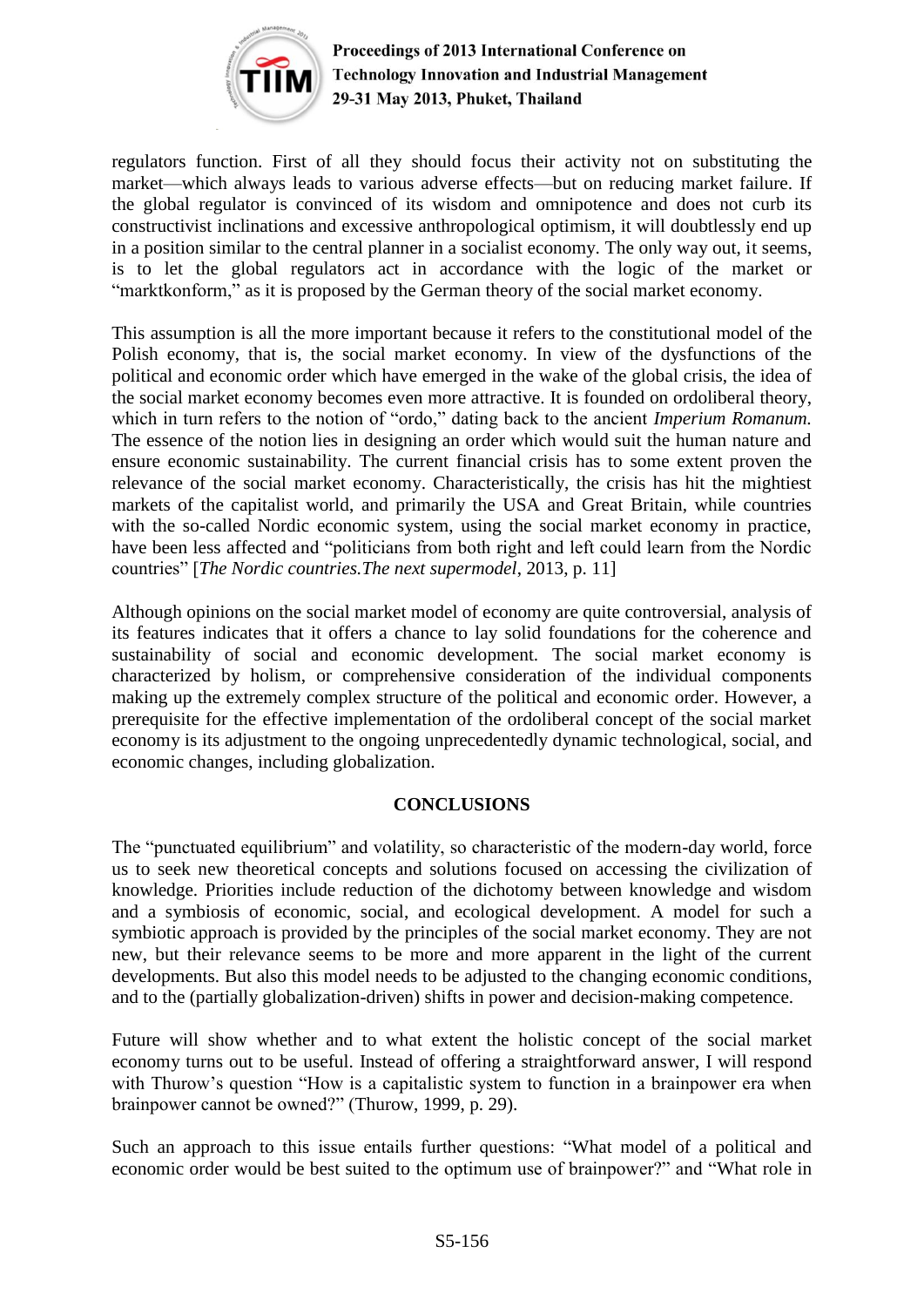

this process of change is to be played by economic theory and particular 'economic schools'?" These questions are the more important as economic theory and economists are blamed for the dysfunctions of the economy and for not having predicted and prevented the present crisis.

These are open questions for further reflection and discussion. The necessity of such a discussion—taking into consideration some futurological reflection—is becoming increasingly apparent. Even though Fukuyama's notion of "the end of history" and the neoliberal doctrine by definition marginalize futurism, leaving the future to be regulated by the free market mechanism, it seems that now—given the world's problems—the need to think about the future and act for its sake as well as the need to embrace a strategic thinking culture are gaining increased recognition. Today Francis Fukuyama no longer stands so firmly by his convictions, critically assessing the "foreign finance fetish," saying that "one of the paradoxical consequences of the 2008–9 financial crisis may thus be that Americans and Britons will finally learn what the East Asians figured out over a decade ago, namely, that open capital markets combined with unregulated financial sectors is a disaster in the waiting" (Fukuyama 2011).

In the context of Poland's economy, civilizational development requires wise strategies and a wise socio-economic system that would ensure holistic reconciliation of economic, social, and environmental issues.

### **REFERENCES**

- 1. Bałtowski M. (2009), *Gospodarka socjalistyczna w Polsce. Geneza, rozwój, upadek* [Socialist economy in Poland: Genesis, development, and fall], Wydawnictwo Naukowe PWN, Warsaw.
- 2. Beck U. (2002), *Społeczeństwo ryzyka. W drodze do innej nowoczesności* [Risk society: Towards another modernity], Scholar, Warsaw.
- 3. Bofinger P. (2009), *Ist der Markt noch zu retten? Warum wir jetzt einen starken Staat brauchen* [Can the market be still saved? Why do we now need a strong state], Econ Verlag, Düsseldorf.
- 4. Bofinger P. (2010), "Czeka nas epokowa zmiana" [Up for an epoch-making change], *Forum*, no. 32.
- 5. Bogle J.C. (2009), *Dość. Prawdziwe miary bogactwa, biznesu i życia* [Enough: True Measures of Money, Business, and Life], PTE, Warsaw.
- 6. Cochrane J.H. (2009), *How did Paul Krugman get it so Wrong?*, http://modeledbehavior.com /2009/09/11/john-cochrane-responds-to-paul-krugman-fulltext, 11 September 2009.
- 7. Cohen G.A. (2010), *Sozialismus. Warum nicht?* [Why not Socialism?], Albrecht Knaus Verlag, Munich..
- 8. Fukuyama F. (2011), "Nie stać nas na kapitalizm" [We can't afford capitalism], *Forum*, no. 17/18.
- 9. Gomułka S. (2009), *Krugman, diagnozując przyczyny kryzysu, pomija znaczące zjawiska* [In diagnosing the causes of the crisis, Krugman overlooks important phenomena], http://www.obserwatorfinansowy.pl/2009/10/15/wywiad-z-prof-gomolka/?k=debata.
- 10. Hampden-Turner C. and Trompenaars A. (1998), *Siedem kultur kapitalizmu* [Seven Cultures of Capitalism], Dom Wydawniczy ABC, Warsaw..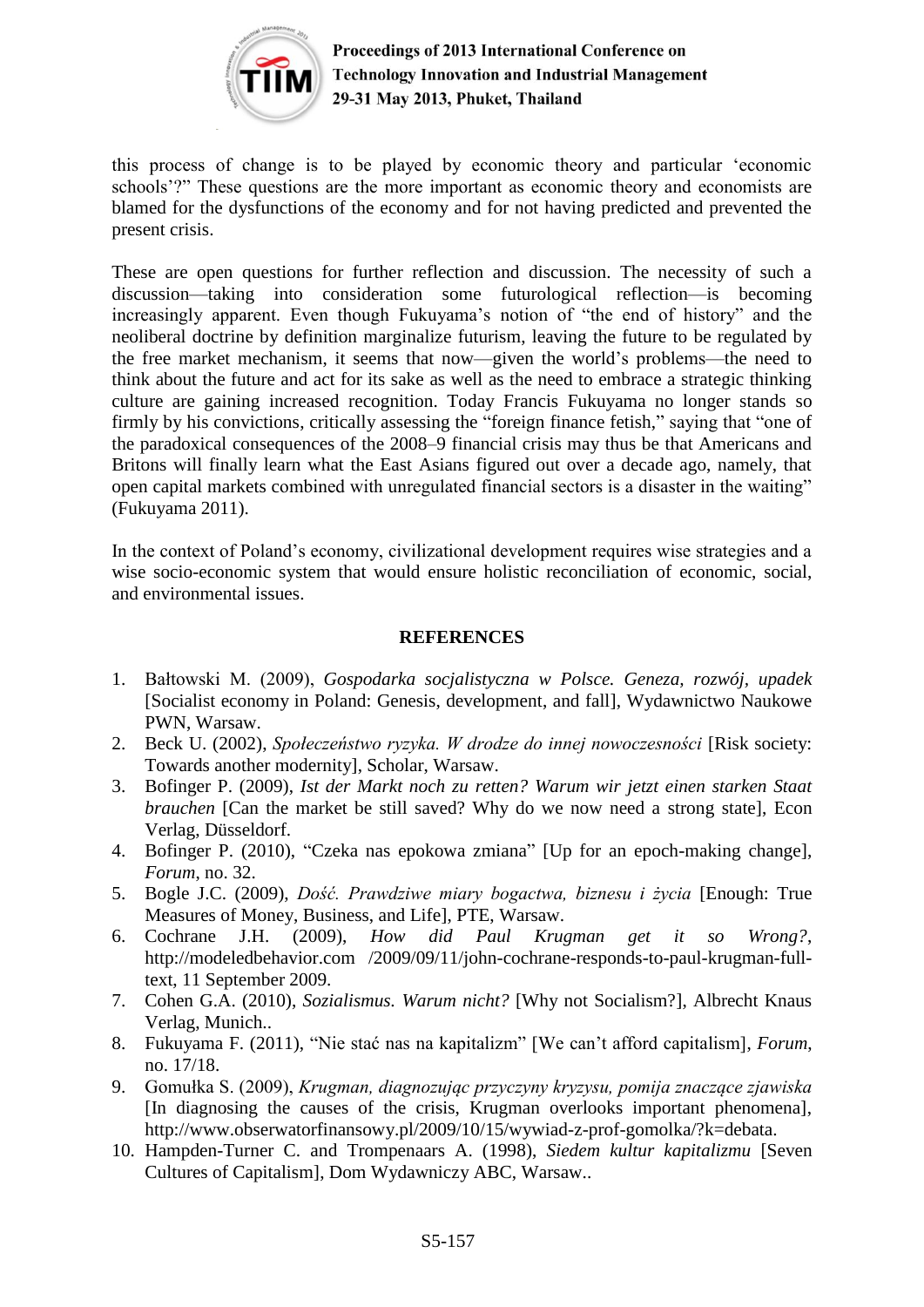

- 11. Interview with A. Negri (2010), "Marks by się uśmiał" [Marx would have a laugh], *Forum* 2010, no. 4.
- 12. Interview with J. Sachs (2009), *Polityka*, 19 January 2009.
- 13. Interview with M. Kleiber (2011), *Prof. Kleiber zaprasza do debaty nad* "*Mądrą Polską"* [Prof. Kleiber invites debate on "Wise Poland"], 15 February 2011, [http://www](http://www/) .naukawpolsce.pap.pl/palio/html.run? Instance=cms\_naukapl.pap.pl&\_PageID=1&s=sza blon.depesza&dz=MADRAPOLSKA&dep=379758&data=&lang=PL&\_CheckSum=- 639034386.
- 14. Interview with P. Sloterdijk (2009), "Ratunek nie przyjdzie z góry" [Rescue will not come from the top], *Forum* 2009, nr 14.
- 15. Interview with R. Frydman (2008), "Ekonomia niepewności" [Economics of uncertainty], *Polityka. Niezbędnik Inteligenta*, no. 14, 8 March 2008.
- 16. Kleer J., Mączyńska E., and Wierzbicki A., eds. (2009), *Co ekonomiści myślą o przyszłości* [What economists think about the future], PTE, Warsaw.
- 17. Krugman P. (2008), *The Return of Depression Economics and the Crisis of 2008*, W.W. Norton & Co Inc., New York.
- *18.* Krugman P. (2009a), "How Did Economists Get It So Wrong?," *New York Times*, 2 September 2009.
- 19. Krugman P. (2009b), "It's the Stupidity Economy," *The Conscience of a Liberal* (blog), [http://krugman.blogs.nytimes.com,](http://krugman.blogs.nytimes.com/) 13 November 2009.
- 20. Kukliński A. (2008), *Problematyka przyszłości regionów. Piętnaście komentarzy. W poszukiwaniu nowego paradygmatu* [The future of regions: Fifteen commentaries; In search of a new paradigm], [http://www.mrr.gov.pl/Aktualnosci/Polityka%20regionalna](http://www.mrr.gov.pl/Aktualnosci/Polityka%20regionalna%20/Documents/1561d8db763b4367a323cca68d4cc62dProblematykaPrzyszociRegionw15komentarzyWposzukiwa.pdf)  [/Documents/1561d8db763b4367a323cca68d4cc62dProblematykaPrzyszociRegionw15ko](http://www.mrr.gov.pl/Aktualnosci/Polityka%20regionalna%20/Documents/1561d8db763b4367a323cca68d4cc62dProblematykaPrzyszociRegionw15komentarzyWposzukiwa.pdf) [mentarzyWposzukiwa.pdf,](http://www.mrr.gov.pl/Aktualnosci/Polityka%20regionalna%20/Documents/1561d8db763b4367a323cca68d4cc62dProblematykaPrzyszociRegionw15komentarzyWposzukiwa.pdf) 15 March 2008.
- 21. Kukliński A. (2011), "Od gospodarki opartej na wiedzy do gospodarki opartej na mądrości. Na spotkanie z enigmą XXI wieku" [From the knowledge-based economy to the wisdom-based economy: Encounter with the enigma of the 21<sup>st</sup> century], *Biuletyn Polskiego Towarzystwa Ekonomicznego*, no. 2.
- 22. Leith W. (2009), "Still looking for a free lunch," *Guardian*, 27 December 2009.
- 23. Lucas R. (2009), "Robert Lucas on economics," *Economist*, 6 August 2009.
- 24. Markiewicz H., ed. (2001), *Cytaty mądre i zabawne* [Wise and funny quotes], Wydawnictwo Literackie, Cracow.
- 25. Mączyńska E. (2011), "Dychotomia wiedzy i mądrości. Komentarz do tekstu Antoniego Kuklińskiego pt. Od gospodarki opartej na wiedzy do gospodarki opartej na mądrości. Na spotkanie z enigmą XXI wieku" [The dichotomy of knowledge and wisdom: A commentary to Antoni Kukliński's "From the knowledge-based economy to the wisdombased economy: Encounter with the enigma of the 21st century"], *Biuletyn Polskiego Towarzystwa Ekonomicznego*, no. 2.
- 26. Ortega y Gasset J. (2002), *Bunt mas* [The Revolt of the Masses], Muza, Warsaw.
- 27. *PlanEcon Monthly Report. Developments in the Economies of Central Europe and Russia* (2010), IHS Global Insight, Lexington, Mass., vol. XXV, no. 13-14.
- 28. Pol W. "Kraj ojczysty" ["Fatherland"],<http://www.glowy.bydgoszcz.pl/boguccy/> wincenty pol.htm.
- 29. Ritzer G. (1999), *Makdonaldyzacja społeczeństwa* [The McDonaldization of Society], Muza, Warsaw.
- 30. Roubini N. (2009), "Laissez-Faire Capitalism Has Failed: The financial crisis lays bare the weakness of the Anglo-Saxon model," *Forbes*, 19 February 2009.